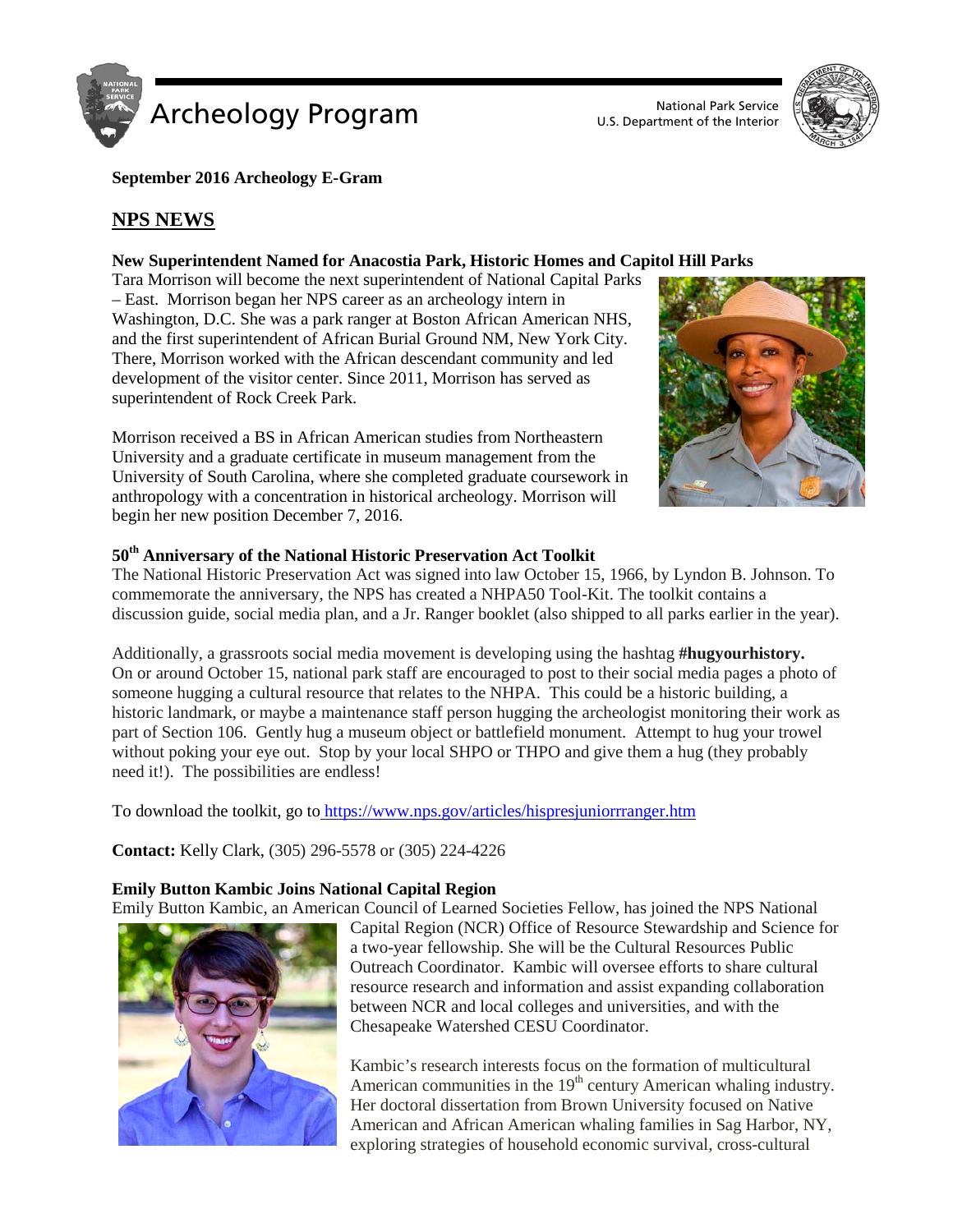community building, and ethnic differentiation. Her MA research addressed the cultural biographies of artifacts from Arctic indigenous whaling communities in American museums.

The American Council of Learned Societies Public Fellows program provides scholars in the humanities and social sciences with experience in the government and nonprofit sectors. Kambic is one of twenty scholars selected in 2016 to take up a two-year, full-time position at a nonprofit and government organization across the United States.

### **Urban Archeology Corps Program in Lawrence, Massachusetts**

Eight students ages 16 -17 participated in the Urban Archeology Corps (UAC) Program in Lawrence, Massachusetts, this summer. To better understand how residents of Lawrence interact with their city today, the students conducted interviews and a surface survey of trash in nearby Misserville State Park. They also conducted archival research of the history of immigrant workers in the local mills.

Students visited Saugus Ironworks NHS, Lowell NHP, and Boston African American NHS. Many of them had never visited a national park. Learning about the industrial past and history of immigrants of Lawrence encouraged students to question how the image of Lawrence evolved over time. As many of the students who participated are first and second generation immigrants in this heavily Latino immigrant city, this question resonated both intellectually and personally.

Students chose art forms to share and interpret their research for a broader audience. They developed an interpretive art piece and dance, a slam poem, an interactive poster presentation, and a picture chapter scrapbook to share during a public event on August 12, 2016. The program was made possible through a partnership with the NPS Northeast Regional Office and Washington Office; and Groundwork Lawrence.

The Urban Archeology Corps (UAC) engages youth aged 16-25 in local urban archeological projects.



Through their work experience with the UAC, participants become familiar with the National Park System, local parks, and archeology; and acquire important professional skills. Now in its fifth year nationally, the UAC introduces youth to the archeological process including excavation, historic preservation, research, cataloguing, interpretation, and civic engagement; and instructs participants in the importance of stewardship and public preservation. Youth are introduced to new career paths and learn

important professional and academic skills, while utilizing digital technologies to create products that provide tangible demonstrations of the value of the program.

### **Friends Group Receives Award from National Park Service for Archeology Project**

A project to find and study the site of the Parker's Revenge Battle in Minute Man NHP was one of 20 projects nationwide to receive the 2016 NPS Director's Partnership Award. The Friends of Minute Man NHP who worked with NPS staff, the Lexington Minute Men Association and numerous individuals during a multi-year project discovered the location of the second skirmish of the Lexington militia led by Capt. John Parker and the British Army on the first day of the American Revolution.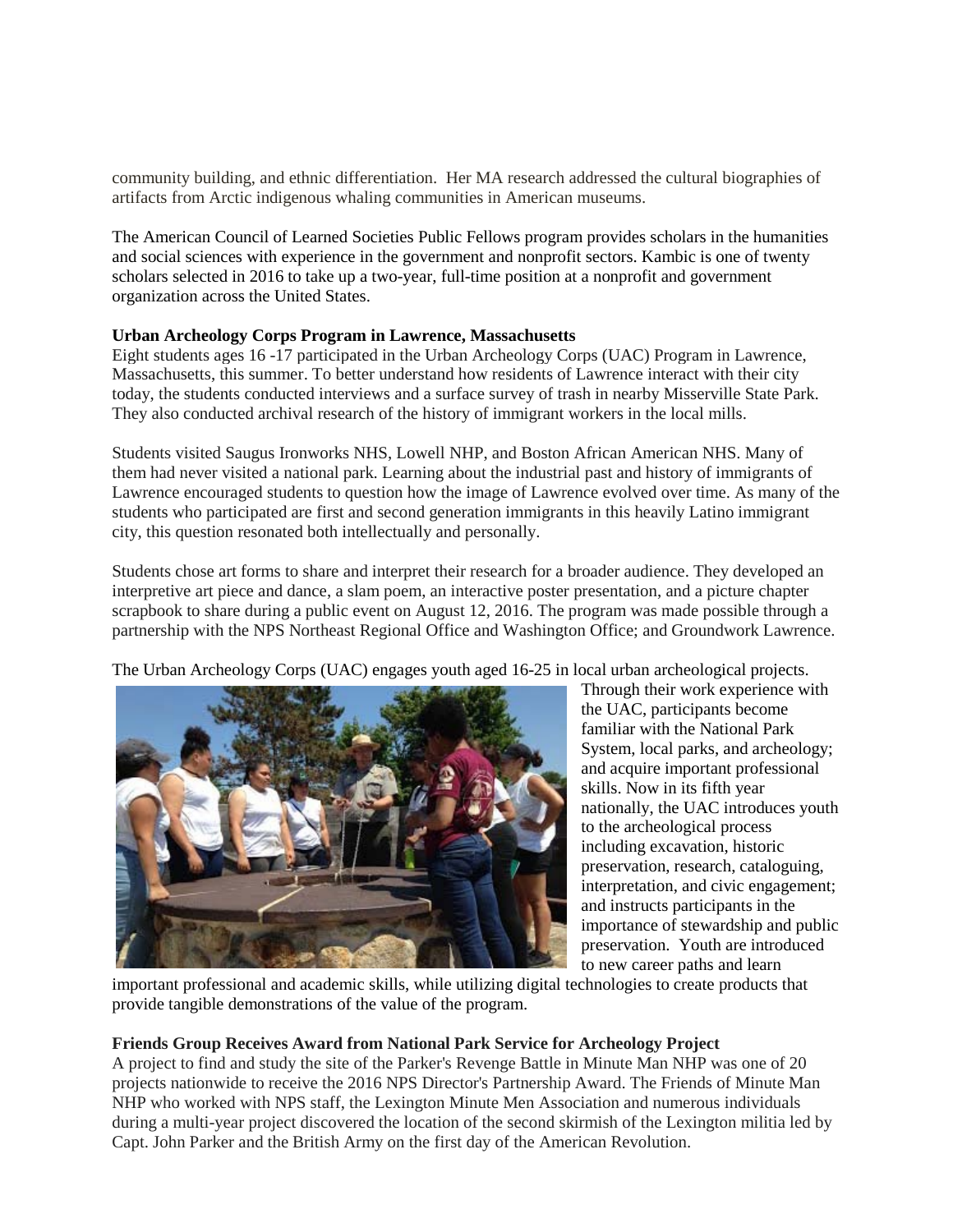NPS Jon Jarvis honored the Friends of Minute Man, stating that "through the Parker's Revenge Project, Friends of Minute Man led collaborative efforts to research, map, interpret, and re-create the site of an important battle that occurred during the opening days of the American Revolution. Their financial and volunteer support to Minute Man National Historical Park resulted in a large-scale archival and archeological analysis of the site, discovery and analyses of significant artifacts, and a deeper understanding of a pivotal battle and its impact on all that would come to transpire."

Project archeologist Margaret Watters of the NPS Northeast Region Archeology Program has given 13 public talks on the project to date.

*By Caitlyn Kelleher, Wicked Local*

**National Museum of African American History and Culture Opens in Washington DC** On September 24, 2016, President Obama inaugurated the National Museum of African American History and Culture. It is the newest of the 13 museums on the National Mall in Washington, DC. The handsome building stands at the corner of Constitution and  $15<sup>th</sup>$  St.

Among the NPS attendees was Betty Soskin, the oldest currently employed National Park Ranger. She celebrated her  $95<sup>th</sup>$  birthday, on September 22, with a talk to a group of school children at the Main Interior Building. Her birthday is the same date that President Lincoln signed the Emancipation Proclamation (although it did not go into effect until January of the following year). Soskin shared that her great-grandmother, who was born in 1845, was a slave and that she lived until Soskin was in her 20s. Everyone in the room, therefore, was one degree of separation away from a chapter of American history that continues to resonate in current events.

The new museum reminds us that American history is incomplete without Black history. It is open 364 days each year. Regular hours of operation are from 10:00 a.m. to 5:30 p.m. Although free, a timed pass is required for entry.

To learn more, go to https://nmaahc.si.edu/

*By Karen Mudar*

#### **New Mammoth Discovered at Channel Islands National Park**

A research team of NPS paleontologists and archeologists and staff from Bugbee's Mammoth Site, Hot Springs, SD have discovered an intact – and surprisingly large – mammoth skull at Channel



Islands NP that may offer clues both to the evolution of the Ice Age mammal and human migration into North America.

The USGS have dated a charcoal sample found near the skull to 13,000 BP, a time when the only mammoth species on the island was the pygmy mammoth. Despite remarkably preservation, scientists were not able to easily classify the skull, it being too large for a pygmy mammoth and too small for a Columbian mammoth. The 14-foot Columbian mammoth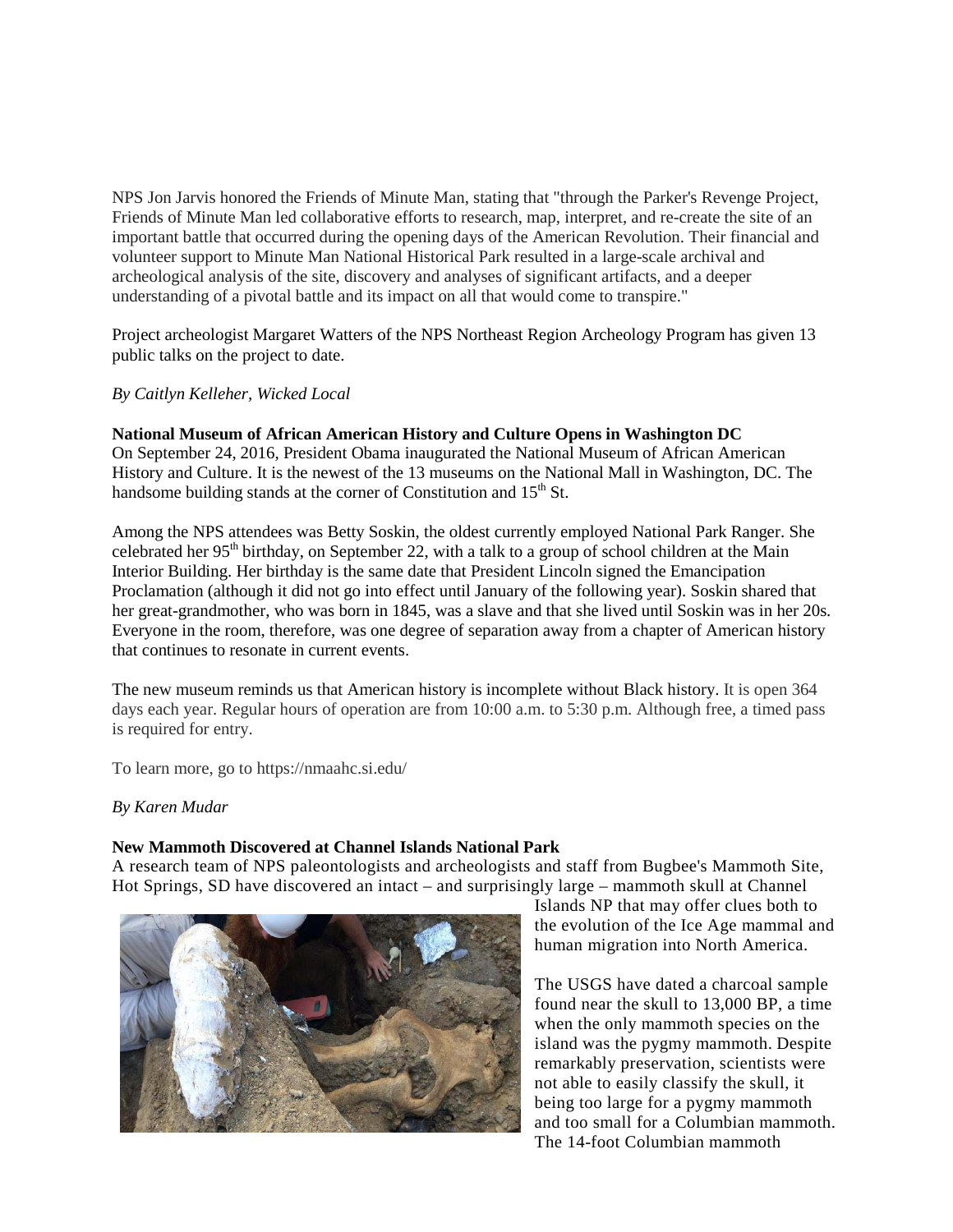migrated to North America 1.5 million years ago, and then to the Channel Islands during the past two ice ages. After the ice age ended, rising seas isolated the island population, which evolved into the 6-foot pygmy mammoth. The discovery of the skull may shed new light on mammoth adaptation to small isolated islands.

The date also places the mammoth and Arlington man, thought to be the oldest human remains in North America, on the island at approximately the same time. A debate over whether humans caused the mammoths' extinction has been ongoing in the scientific community, and a finding of man and mammoth in close proximity will add to the discussion.

#### **Suicide Awareness Month**

September is Suicide Awareness Month. Suicide does not discriminate on the basis of gender, age, background, or profession. A number of archeologists who have made seminal contributions to the field

have taken their own life, including V. Gordon Childe. It is the third leading cause of death among young adults.

The NPS Employee Wellness Program Office of Risk Management encourages everyone to have a conversation to bring this hidden topic into the light. These conversations are critical to eliminate the negative stigma surrounding suicide



and help those in need realize they are supported and know where they can go for help. The program goal is to lose no more colleagues to suicide; it will take everyone's efforts to realize this goal. Talk to your colleagues and be aware of the danger signs. Suicide affects family, friends, and colleagues, whose lives are diminished by every loss.

## **FEDERAL NEWS**

### **President Obama Creates the Atlantic's First Marine National Monument**

President Obama created the Atlantic's first marine national monument September 15, 2016, using the Antiquities Act. The Northeast Canyons and Seamounts Marine National Monument consists of nearly



5,000 square miles of underwater canyons and mountains 130 miles off the southeast coast of Cape Cod.

The designation carries a ban on commercial fishing, mining and drilling, though a seven-year exception will occur for the lobster and red crab industries. Recreational fishing will be allowed within the monument.

In all, the Atlantic Ocean monument will include three underwater canyons deeper than the Grand Canyon and four underwater mountains. It is home to such protected species as the sperm, fin and sei whales, and endangered Kemp's Ridley turtles. Species of coral found nowhere else on earth will also be protected.

The new protected area is intended to ameliorate dangerous climate changes, ocean dead zones and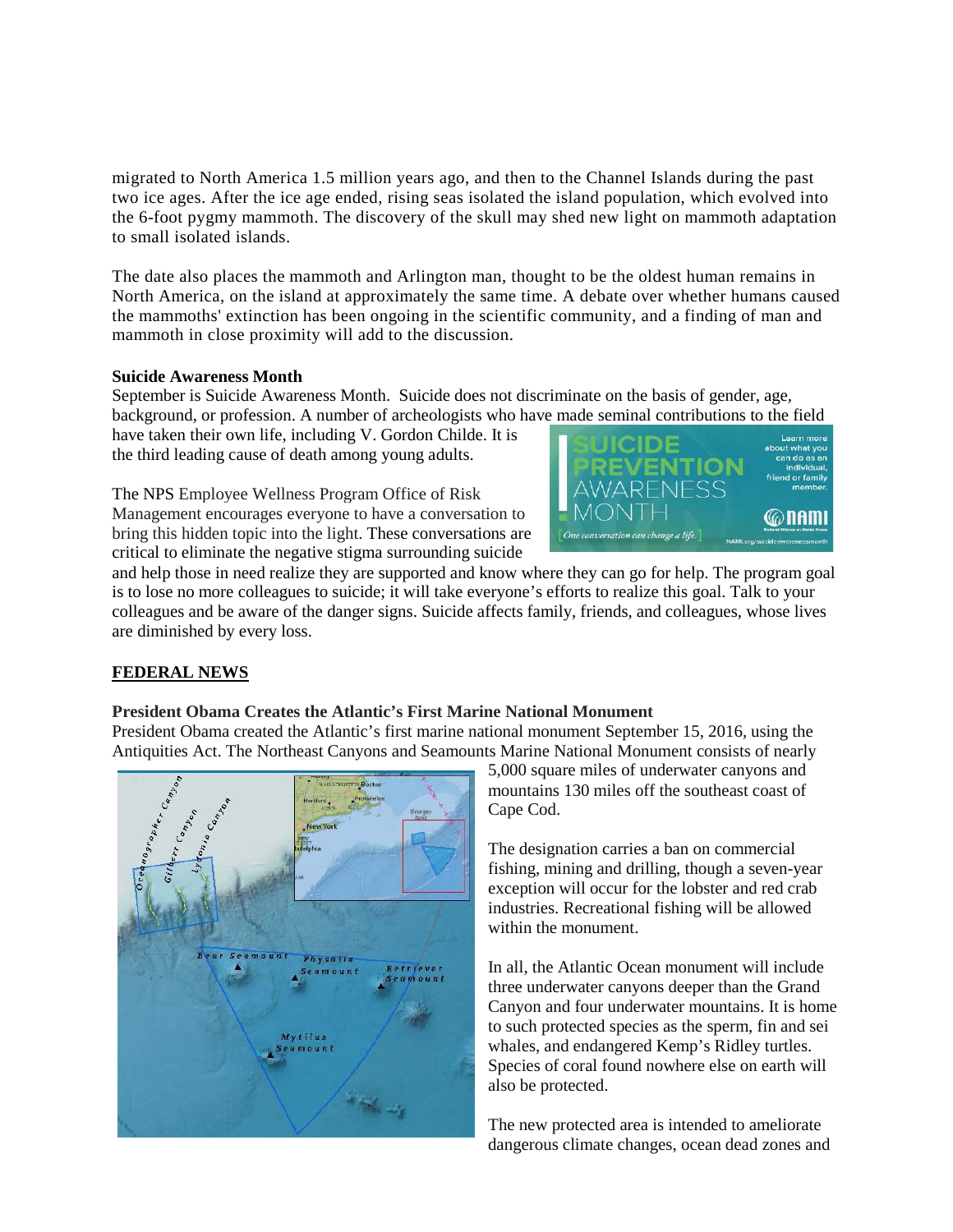unsustainable fishing practices. More than 20 countries also announced plans to create their own marine protected areas.

# **GRANTS AND TRAINING**

#### **2017 Albright-Wirth Grant Application Period Now Open**

The application period for 2017 Albright-Wirth Grants is now open. To be eligible for Albright-Wirth Grant funds, an NPS employee may be from any career field, grade level, or geographic location. Applicants must be a NPS employee (permanent, full or part-time, seasonal, temporary, and term are all accepted), have not received a grant for the previous three funding cycles, and have at least three (3) cumulative years of NPS work experience by September 4, 2016.

The Horace M. Albright-Conrad L. Wirth Grant Program annually awards funding for personal and career development projects to NPS employees. The program is funded by the National Park Foundation and administered by the NPS WASO, Leadership Development Group. Last year over \$98,000 in award funding was distributed to 25 grant recipients.

Applications received after October 20, 2016 will not be considered. Applications will only be accepted through http://share.nps.gov/awg.

**Contact:** Lisa Matarazzo [\(lisa\\_matarazzo@nps.gov\)](https://mail.google.com/mail/?view=cm&fs=1&tf=1&to=lisa_matarazzo@nps.gov).

#### **Advisory Council Offers Training**

The Advisory Council on Historic Preservation (ACHP) Office of Federal Agency Programs has opened registration for Fall 2016 Section 106 Webinar Series. Training includes the beginning level "Defining the Area of Potential Effects," the new intermediate level program on "Preservation Compliance and Property Disposal," and the advanced level "Overview of Program Alternatives."

A small group format of 25 participants allows for student interaction with colleagues and the instructor. Intermediate level programs assume basic familiarity with the Section 106 review process, while advanced topics are designed for experienced users of the regulations. ACHP staff instructors lead these hour-long learning experiences.

A complete list of course dates, program descriptions, and registration instructions are posted on [www.achp.gov/sec106webinar.html.](http://www.achp.gov/sec106webinar.html)

Spaces remain in fall offerings of the ACHP classroom courses for those seeking more comprehensive Section 106 training. "Section 106 Essentials" will be offered in Washington, DC on October 4-5 and in Houston, Texas on November 15-16 (an Allied Event with NTHP PastForward Conference).

Course details and the full season calendar are available at [www.achp.gov/106select.html.](http://www.achp.gov/106select.html)

**Contact: Reid Nelson[, webinar@achp.gov](mailto:webinar@achp.gov)**.

## **SLIGHTLY OFF TOPIC***:* **Giant Hail Killed More than 200 in Himalayas**

For decades the skeletal remains of more than 200 people, discovered in 1942 close to the glacial Roopkund Lake in the remote Himalayan Gahrwal region, have puzzled historians, scientists and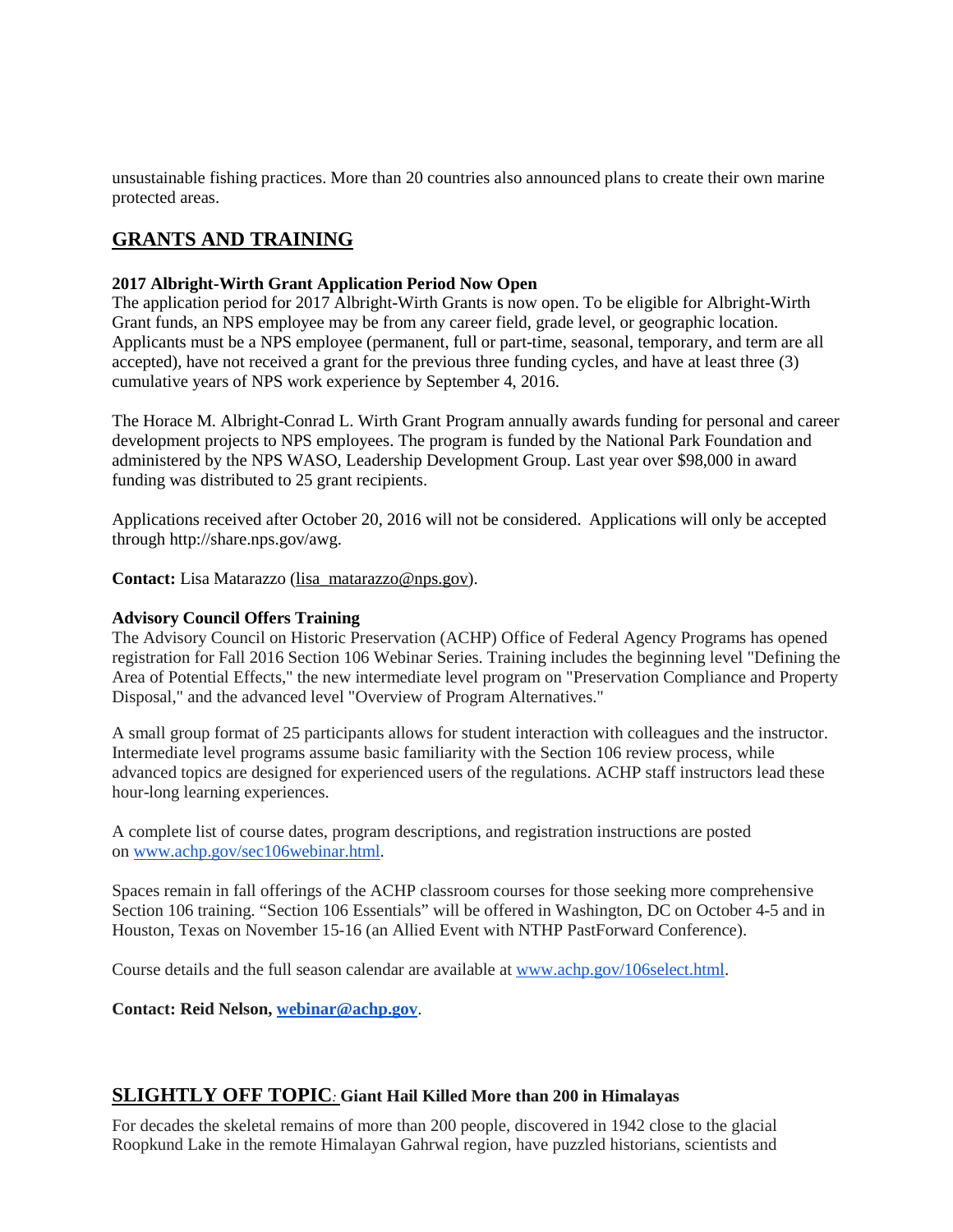archeologists. Were they soldiers killed in battle, royal pilgrims who lost their way and succumbed to hypothermia, or Tibetan traders who died of a mysterious illness? Roopkund is a high altitude glacial lake in the Uttarakhand state of India. It lies in the lap of Trishul massif and is famous for the hundreds of human skeletons found at the edge of the lake. The area is uninhabited, in the Himalayas at an altitude of 16,499 feet.

The first forensic investigation of one of the area's most enduring mysteries has concluded that hundreds of pilgrims - whose frozen corpses are being disgorged from ice high in the mountain - were killed by one of the most lethal hailstorms in history.

Scientists have discovered that they date from the 9th century CE, and believe that they died from sharp blows to their skulls, almost certainly by giant hailstones. "We were amazed by what we found," said Pramod Joglekar, a bio-archeologist at Deccan College, Pune, who was among the team who visited the site 16,500ft above sea level. "In addition to skeletons, we discovered bodies with the flesh intact, perfectly preserved in the icy ground. We could see their hair and fingernails as well as pieces of clothing."

The most startling discovery was that many of those who died suffered fractured skulls. "We retrieved a number of skulls which showed short, deep cracks," said Subhash Walimbe, a physical anthropologist at the college. "These were caused not by a landslide or an avalanche but by blunt, round objects about the size of cricket balls."

The team concluded that hailstones were the most likely cause of the injuries after consulting Himalayan historians and meteorological records. Wolfgang Sax, an anthropologist at Heidelberg University, cited a traditional song among Himalayan women that describes a goddess so enraged at outsiders who defiled her mountain sanctuary that she rained death upon them by flinging hailstones "hard as iron."

According to the Guinness Book of World Records, the heaviest hailstones on record weighed up to 2.2lb and killed 92 people in Bangladesh in 1986. The team believes that those who died at Roopkund were caught in a similar hailstorm from which they were unable to find cover. The balls of ice would have been falling at more than 100 mph, killing some victims instantly. Others would have fallen, stunned and injured, and died soon afterwards of hypothermia.

"The only plausible explanation for so many people sustaining such similar injuries at the same time is something that fell from the sky," said Walimbe. "The injuries were all to the top of the skull and not to other bones in the body, so they must have come from above. Our view is that death was caused by extremely large hailstones."

The scientists found glass bangles, indicating the presence of women, in addition to a ring, spear, leather shoes and bamboo staves. They estimate that as many as 600 bodies may still be buried in snow and ice by the lake. Bone samples collected at the site established the date of death as AD 850.

The team has yet to resolve the identity of the nomads. DNA from tissue samples suggested that the group was closely related. One match pointed to a community of high-caste Brahmins in central India. The investigators agreed that the victims were Hindu pilgrims from the plains, rather than the mountains, because of their large size and good health.

### *From story by David Orr, 2004, Telegraph*

*Archeology E-Gram*, distributed via e-mail on a regular basis, includes announcements about news, new publications, training opportunities, national and regional meetings, and other important goings-on related to public archeology in the NPS and other public agencies. Recipients are encouraged to forward *Archeology E-Grams* to